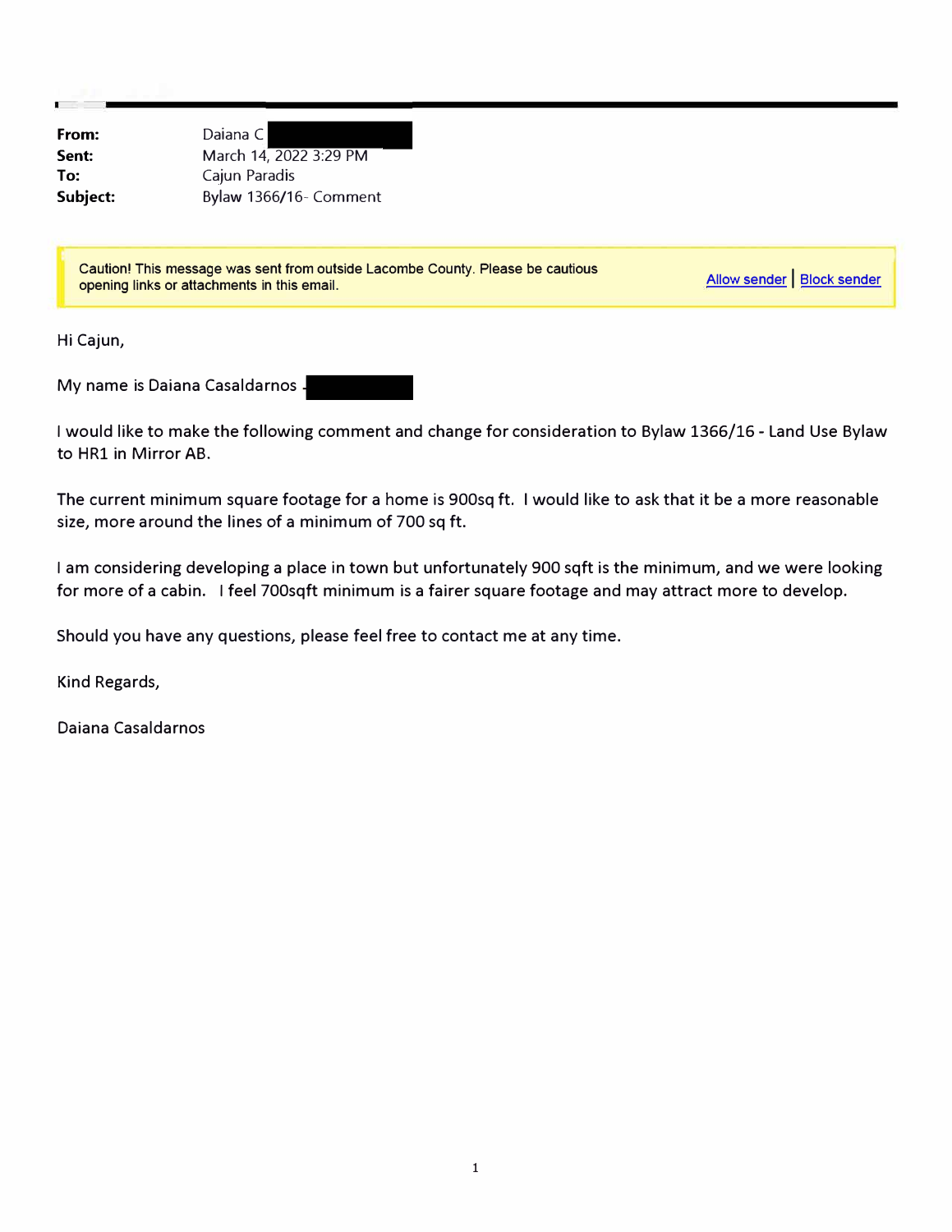

March 21, 2022 **File:** Lacombe

## **BY EMAIL ONLY: [planning@lacombecounty.com](mailto:planning@lacombecounty.com)**

## **RE: MDP and LUB Amendments**

Camrose County administration has reviewed the proposed amendments in Bylaws 1365/22 and 1366/22 outlined in your notice of March 15, 2022 and has no objections to the proposed amendments to your MDP and LUB.

If you have any questions, please contact my office at (780) 678-3070 or [planning@county.camrose.ab.ca.](mailto:planning@county.camrose.ab.ca)

Sincerely,

*Camrose County*

a Humal

Anjah Howard, RPP, MCIP, CLGM Manager of Planning and Development

/ALH